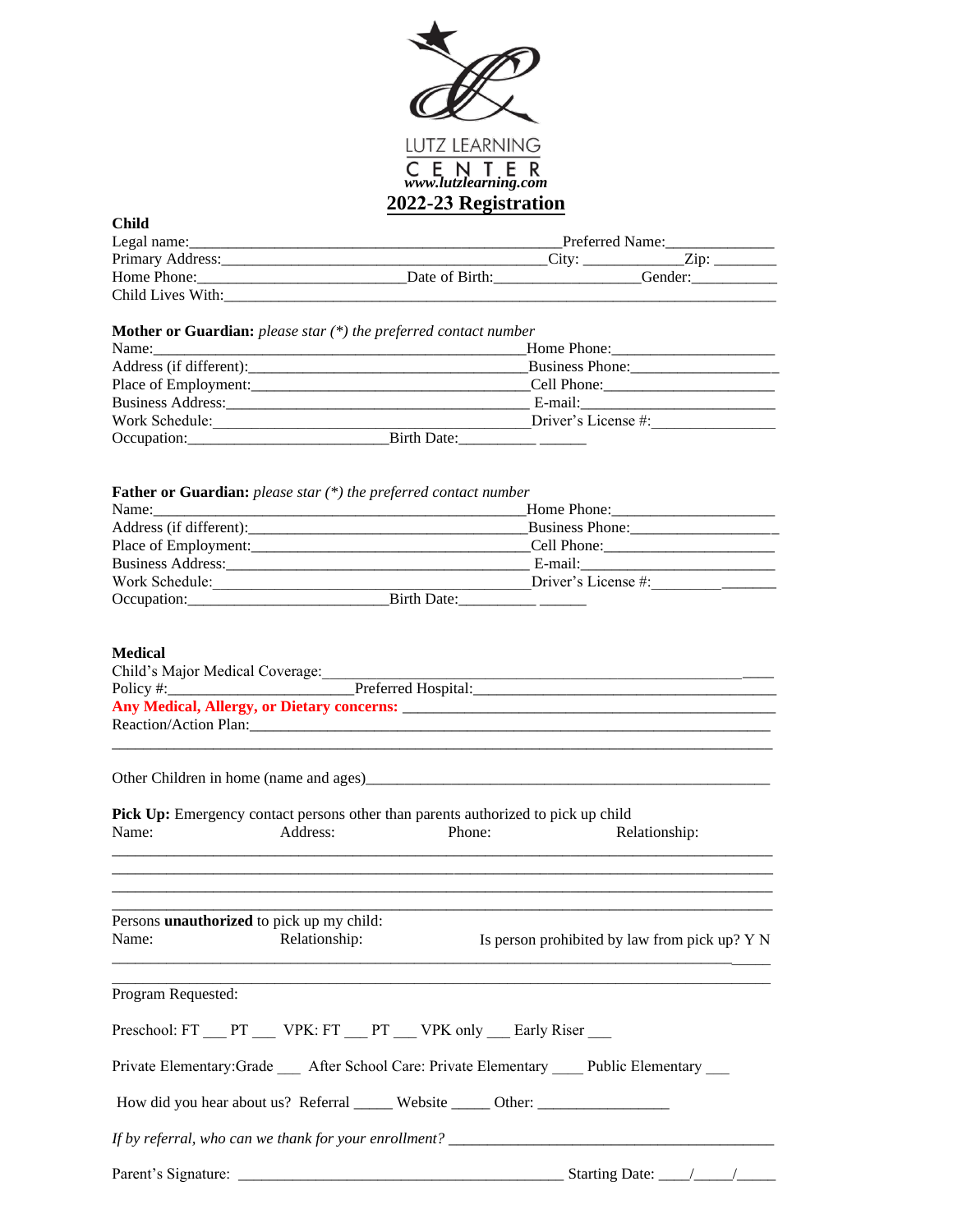## **Personal Information**

|                                                          | Date: $\qquad \qquad$                                                                                |
|----------------------------------------------------------|------------------------------------------------------------------------------------------------------|
|                                                          |                                                                                                      |
|                                                          |                                                                                                      |
| Past illnesses (please give approximate dates and ages): |                                                                                                      |
| Does your child run a fever easily? ____________         | History of febrile seizures, asthma, or other life-threatening conditions?                           |
|                                                          |                                                                                                      |
|                                                          | Please state any speech, hearing, or vision problems your child may have: __________________________ |
|                                                          | Please note any physical or behavioral problems which might require special attention: _____________ |
|                                                          |                                                                                                      |
|                                                          | What method of behavior control is used in the home?                                                 |
| Describe your child's personality:                       |                                                                                                      |
|                                                          |                                                                                                      |
|                                                          | List any other information you feel the staff should know about your child:                          |
|                                                          |                                                                                                      |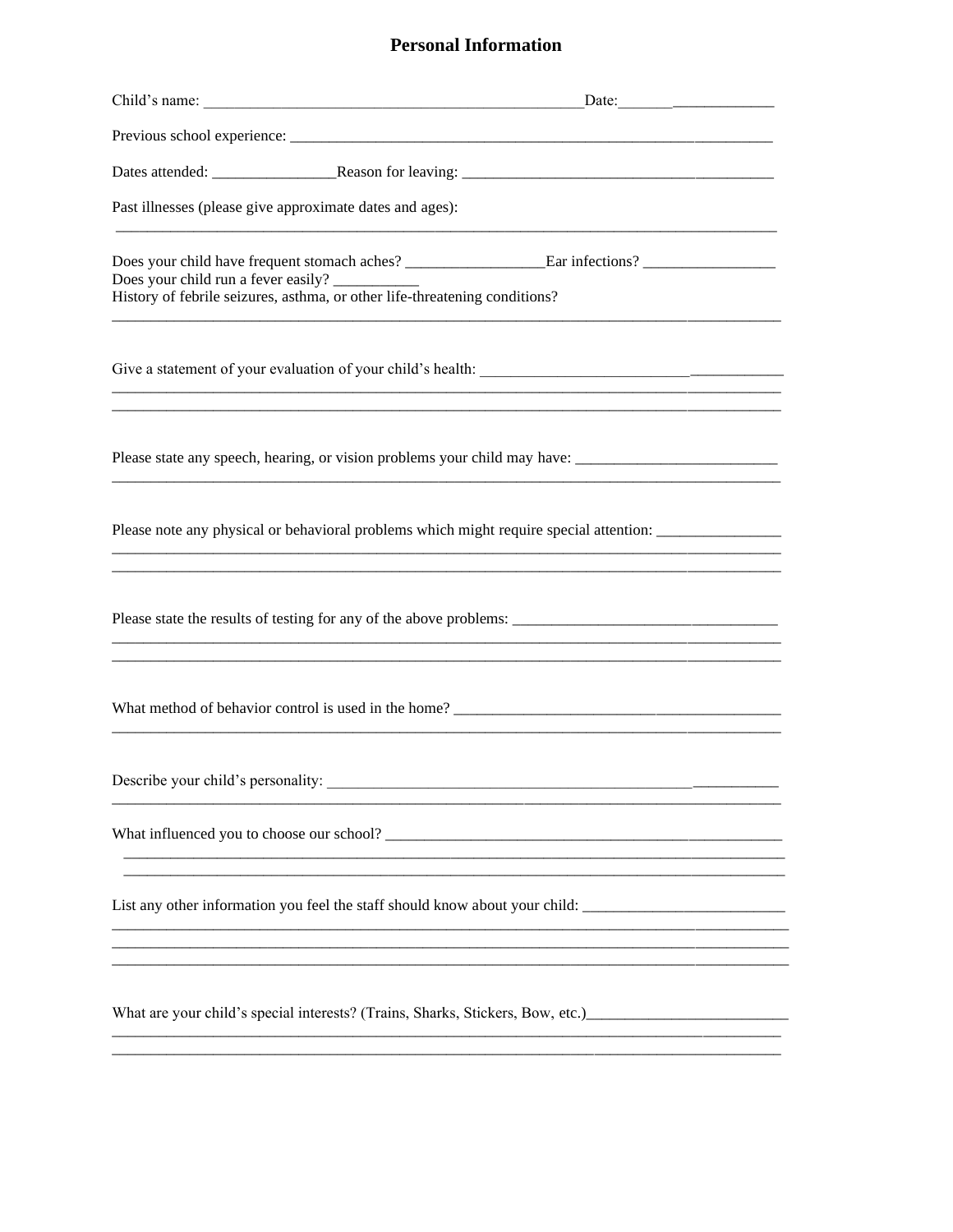## **Parent Policy 2022-23**

## **I have read Lutz Learning Center's Parent Manual and agree to its policies and procedures. All policies are subjected to change as needed. Notice will be provided as timely as possible. I understand it is my responsibility to stay informed using the Center's communication systems.**

- 1. I agree to pay a **non-refundable application fee**, first month's tuition and one month's reserve at the time of enrollment for the school year.
- 2. I agree to replace with cash any dishonored funds plus the processing fee within 24 hours of notice. Notify the Center immediately if you know your payment will not be honored. The Center has the option to require future payments in cash. I agree to pay collection costs necessary to collect unpaid balances. Legal maximum collection charges will apply.
- 3. **Advance payment of monthly tuition is required. Tuition is due on the 25th for the following month.** Late fees will be assessed on any tuition not paid by noon on the 1<sup>st</sup> business day of the month. Adherence to this policy will prevent disruption of educational services.
- 4. I am responsible to pay for the agreed schedule whether or not my child attends including holidays the Center closes. The center closes for 2 weeks during winter break. Annual tuition is divided into 12 equal monthly payments. Tuition remains the same each month. A vacation credit will only be applied to your account when requested in writing, one month in advance during our Summer Program.
- 5. **Part time students picked up late will be assessed late charges.** I agree to pay the **late fee per child of \$5.00 per 5 minute increment** if my child is present after scheduled pick-up time. Late pickup fees after 5:30 pm are paid at that time directly to the staff member on site, to compensate them for their overtime.
- 6. In case of withdrawal of my child from the Center, **I agree to give written notice prior to the 25th of the current month that the following month will be my child's last month. I understand that if written notice is not given, I forfeit my last month's reserve.**
- 7. If considered to be in the best interest of the Center, I understand the **Center may suspend or dismiss my child or family at any time for any reason that puts the health and safety of the program and its families at risk**. Refunds will only be given based on the above policies.
- 8. I will provide the **required health forms** for my child upon enrollment and will update them as required. I understand my child may not attend the Center without a valid health form and I am responsible for tuition fees during this absence.
- 9. I understand my child may not attend the Center when the child is suspected of being in a **contagious state** as defined in the Parent Manual. I agree to remove my child from the Center immediately upon notification of said condition. Children not removed within one hour of notification will be charged late pick up fees. Children sent home in a contagious state must be symptom free for 24 hours and may not return the following day at a minimum. Covid policies are fluid and based on regulations.
- 10. I understand medication will only be given to my child when the **proper authorization** form is completed daily for the time specified by the Center. **Prescription medications** must be in original containers with prescription label and must be prescribed for my child. Sample medications from doctors must be accompanied by written prescription from the doctor. Dosages must coincide with label unless doctor's note specifies differently for both prescription and over the counter medicine. We will not administer any medication that is a fever reducer. Medicine MUST be placed in our medicine bin and MAY NOT be within reach of the child, or in the child's cubbie or school bag.
- 11. I agree to notify the Center immediately of any **changes of address, phone numbers, email address, places of employment, medical conditions, or custody issues.**
- 12. I will label all my child's belongings and will not hold the Center responsible for lost or damaged items. **I understand I should not send in items of special value or any toys.**
- 13. **I agree to provide a clean crib sheet and light blanket for my child on a weekly basis if my child will be taking a nap**. I agree to maintain a spare change of clothes in my child's cubbie at all times and a jacket or sweater during the cooler season. I am aware school policy mandates well fitting, closed toed black shoes and a school uniform (as outlined in the Parent Manual).
- 14. **I am aware the School Day begins at 8:30 AM.** Children who arrive more that 15 minutes late without a (prior) excused tardy may be turned away for the day. Students enrolled in the Early Riser Program must be in attendance prior to 8:00 AM to be included in Breakfast. Excessive absences may result in being withdrawn from our program.
- 15. I understand and agree to the use of **redirection, positive reinforcement, and reflection time** as the Center's method of behavior management.